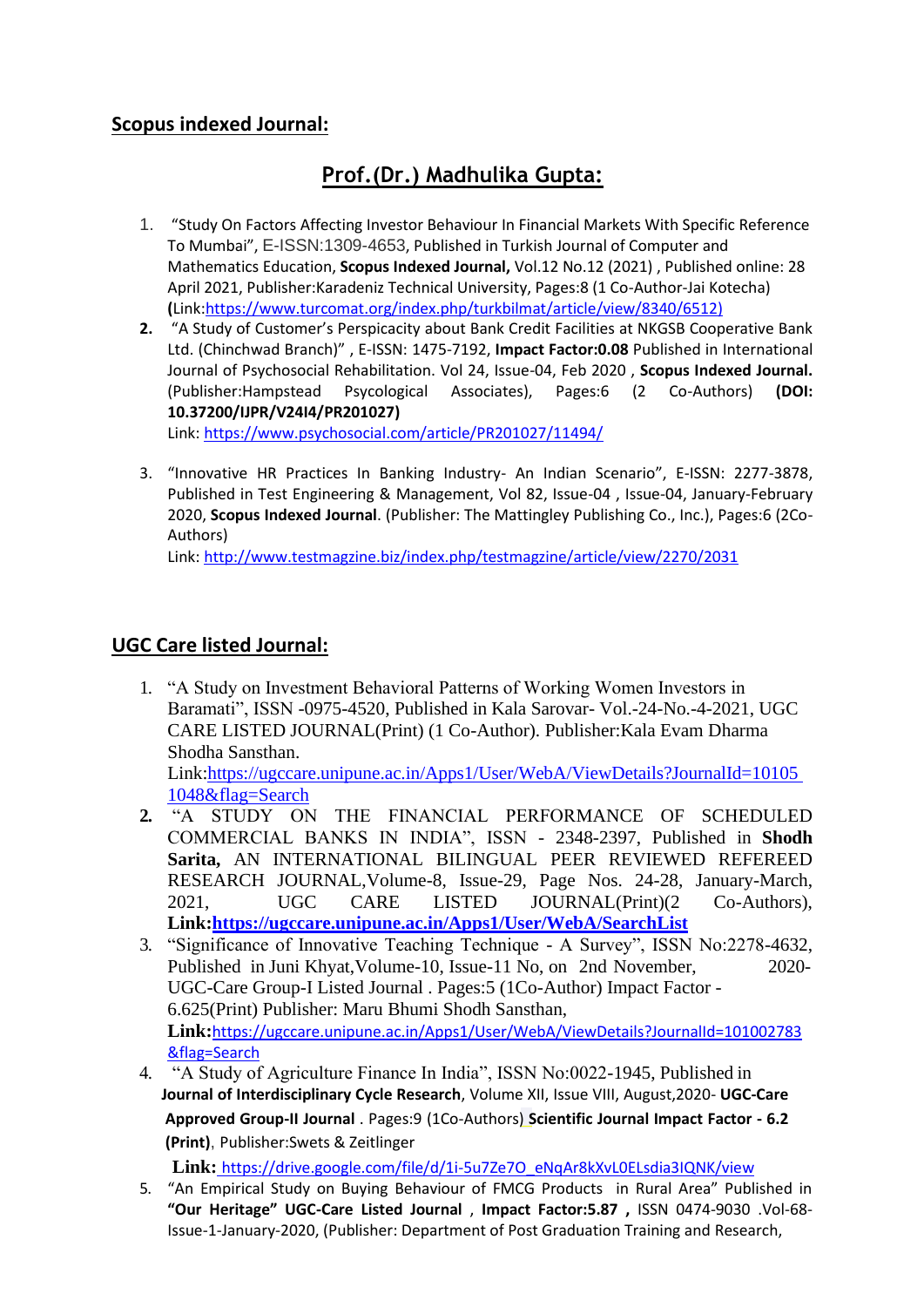SanskritCollege)Pages:10

Link[:https://archives.ourheritagejournal.com/index.php/oh/article/view/1143/1094](https://archives.ourheritagejournal.com/index.php/oh/article/view/1143/1094)

- 6. "An Analysis of Equity in Banking Sector", Published in **"Our Heritage" UGC-Care Listed Journal** , **Impact Factor:5.87** , ISSN 0474-9030. Vol-68-Issue-65 , January-2020 (Publisher:Department of Post Graduation Training and Research,Sanskrit College)Pages:6 (Link[:https://archives.ourheritagejournal.com/index.php/oh/article/view/7143https://archiv](https://archives.ourheritagejournal.com/index.php/oh/article/view/7143) [es.ourheritagejournal.com/index.php/oh/article/view/7143/6788\)](https://archives.ourheritagejournal.com/index.php/oh/article/view/7143/6788)
- 7. "Cashless Economy And Its Implications" **Think India Journal ,UGC-Care journal No. 0971- 1260**, **Impact Factor:5.9**, Vol-22, Special Isuue-24. 21st November 2019, (Publisher: Vichar Nyas Foundation) Pages: 10. Link:<https://journals.eduindex.org/index.php/think-india/article/view/14217/9440>
- 8. "A Study Of Customer Awareness Towards Internet Banking", **"International Journal of Advance and Innovative Research**, Volume 6, issue 1 (XVIII) : January - March 2019; e-ISSN No. 2394 – 7780**, Impact Factor: 7**, **(UGC journal No. 63571)** Impact Factor: 7.36. (Publisher: Indian Academicians and Researchers Association) Pages:4 [\(http://iaraedu.com/about-journal/ijair-volume-6-issue-1-xviii-january-march-2019.php](http://iaraedu.com/about-journal/ijair-volume-6-issue-1-xviii-january-march-2019.php) <http://iaraedu.com/pdf/ijair-volume-6-issue-1-xviii-january-march-2019.pdf>

[https://www.ugc.ac.in/journallist/ugc\\_admin\\_journal\\_report.aspx?eid=NjM1NzE= \)](https://www.ugc.ac.in/journallist/ugc_admin_journal_report.aspx?eid=NjM1NzE%3D)

- 9. " E-Banking Scenario in India" , **Review of Research (International)** , ISSN No. 2249-894X, **Impact Factor: 5.2331(UIF), UGC Approved Journal**, February,2019[.](https://www.ugc.ac.in/journallist/ugc_admin_journal_report.aspx?eid=NDg1MTQ%3D) [https://www.ugc.ac.in/journallist/ugc\\_admin\\_journal\\_report.aspx?eid=NDg1MTQ=](https://www.ugc.ac.in/journallist/ugc_admin_journal_report.aspx?eid=NDg1MTQ%3D)
- 10. "Burgeoning Concerns In Indian Banking Sector" , **Review of Research (International)**, ISSN No. 2249-894X, **Impact Factor: 5.2331(UIF), UGC Approved Journal,** Volume-2, October,2018[.](https://www.ugc.ac.in/journallist/ugc_admin_journal_report.aspx?eid=NDg1MTQ%3D) [https://www.ugc.ac.in/journallist/ugc\\_admin\\_journal\\_report.aspx?eid=NDg1MTQ=](https://www.ugc.ac.in/journallist/ugc_admin_journal_report.aspx?eid=NDg1MTQ%3D)
- 11. "A Study on employees perception towards Employee Engagement", **Globsyn Management Journal**, ISSN 0973-9181, Vol-IX, Issue 1& 2, January- December 2015**"(UGC listed journal)**  Link[-https://www.globsyn.edu.in/wp-content/uploads/2020/04/GMJ\\_XI\\_2015.pdf](https://www.globsyn.edu.in/wp-content/uploads/2020/04/GMJ_XI_2015.pdf)

## **ISBN/ISSN:**

- 1. "Retaining Talent in the current scenario", Indian Streams Research Journal, ISSN 2230-7850, Impact Factor: 4.1625(UIF), Volume : 6, Issue : 8, September –2016.
- 2. "A Study Of Rural Women Entrepreneurs With Special Reference To Tikekarwadi In Pune District, Indian Streams Research Journal, ISSN 2230-7850, Volume : V, Issue : XI, December – 2015,Impact Factor : 3.1560(UIF).
- 3. "An Evolution Of Rural Tourism All The Way Through Entrepreneurship", Indian Streams Research Journal, ISSN 2230-7850,Volume-4|Issue-5|June-2014,
- 4. "A Study Of Customers' Acuity Towards The Banking Services Provided By Co-Operative Banks", Golden Research Thoughts ,(ISSN:-2231-5063) Volume 3 | Issue 10 | April 2014 |
- 5. "Complexities in Rural Entrepreneurship in India" International Journal of Marketing & Financial Management, ISSN (Online): 2348-3954, Vol. 2, Issue 1, Jan-Feb-2014, Pp 17- 24.(Link: <http://www.arseam.com/content/volume-2-issue-1-jan-feb-2014> )